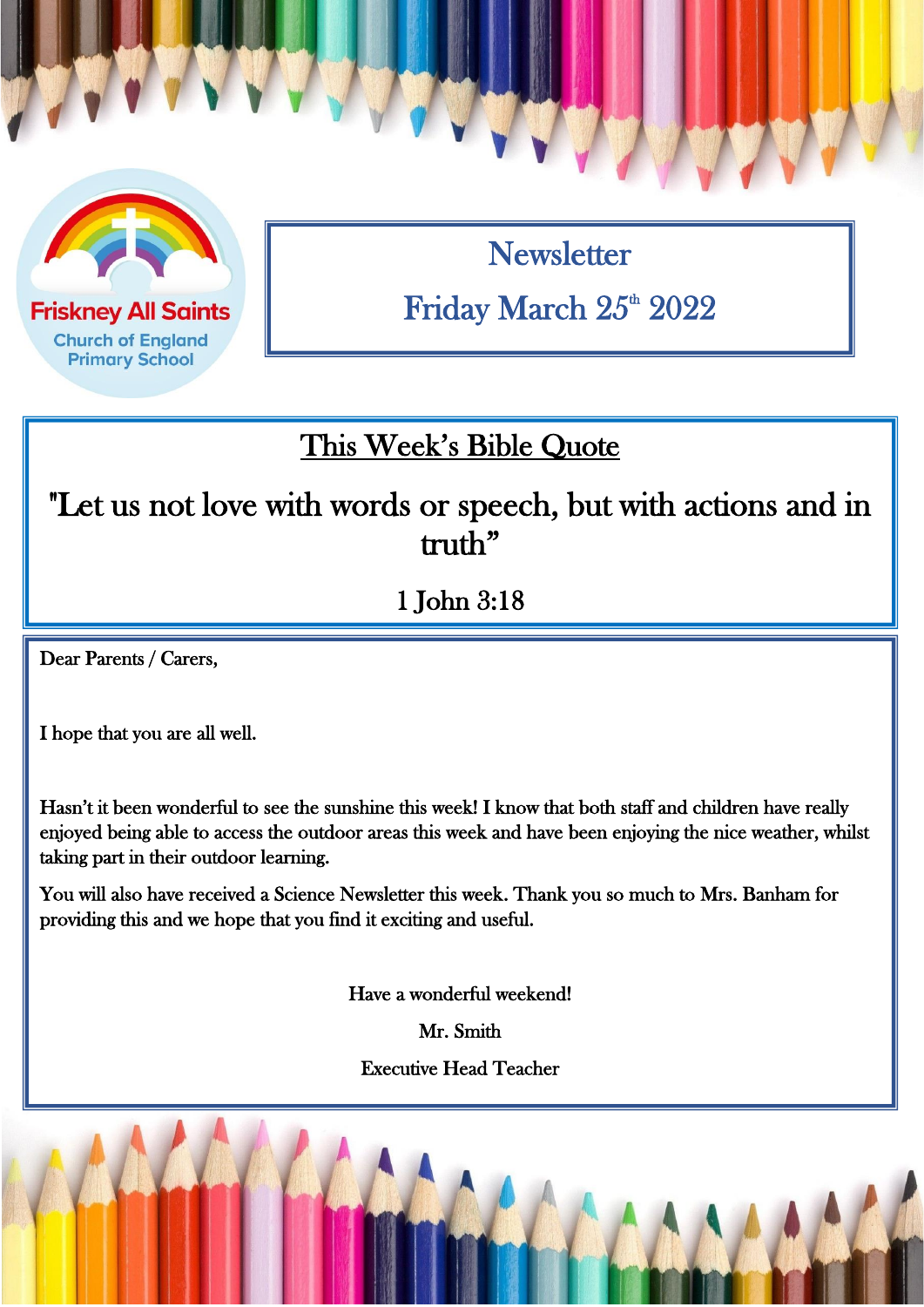

# How are you going to use the Friskney 5 this week?

## THUNK OF THE WEEK

(Something to get you thinking about as a family at home)

# Can you touch the wind?



| This Week's POM POM Challenge |                 |                  |                     |  |
|-------------------------------|-----------------|------------------|---------------------|--|
| $\rm Class$                   | <b>POM POMs</b> | Points this week | <b>Total Points</b> |  |
|                               | 327             |                  |                     |  |
| 9.                            | 273             | 3                | 11                  |  |
| 3                             | 273             | 3                | 14                  |  |
|                               | 188             |                  | 15                  |  |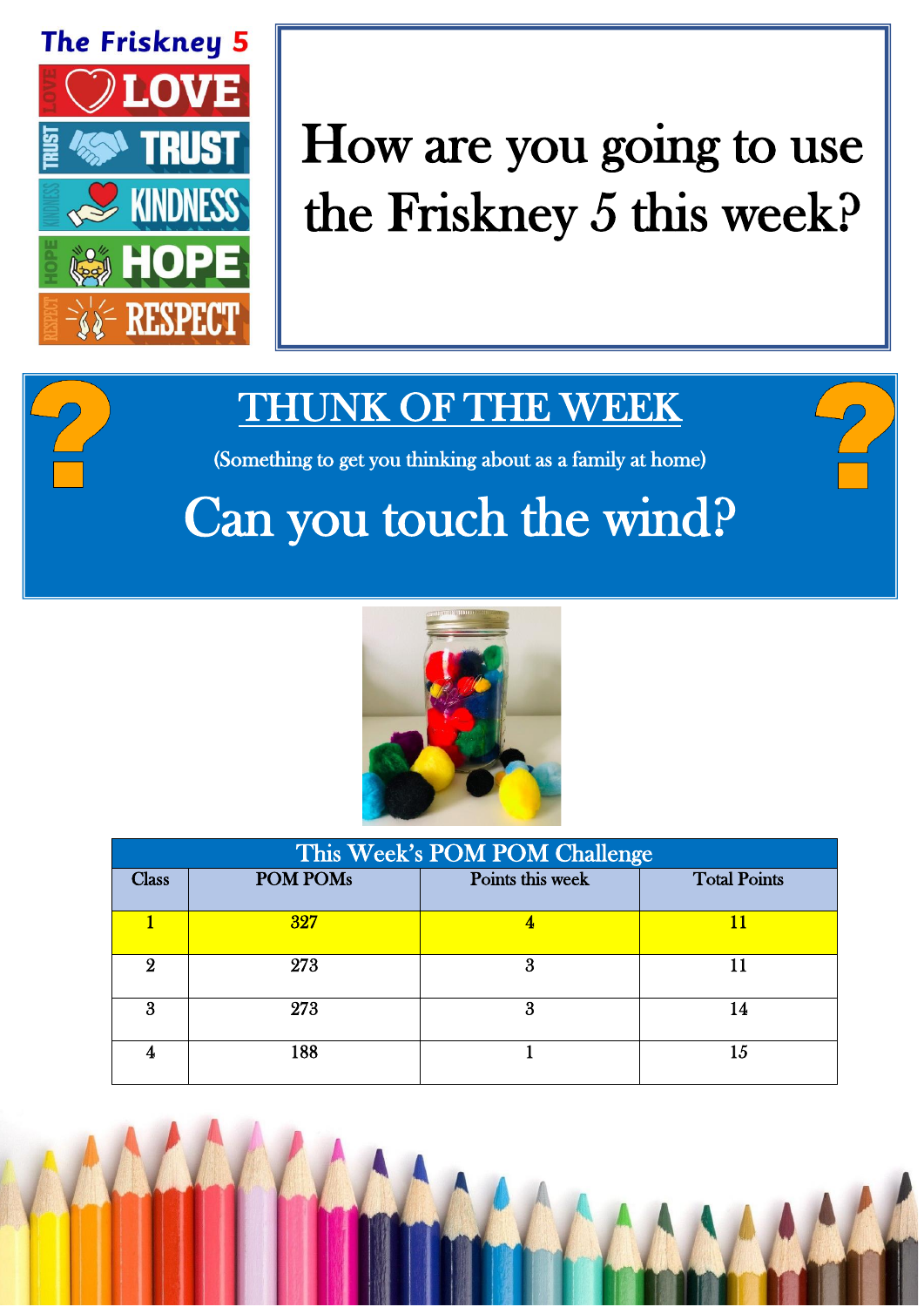

| This Week's Star of the Week |                                                                        |  |  |  |
|------------------------------|------------------------------------------------------------------------|--|--|--|
| Class 1                      |                                                                        |  |  |  |
| <b>Kai Howes</b>             | For a fantastic first week at Friskney!                                |  |  |  |
|                              |                                                                        |  |  |  |
| Class 2                      |                                                                        |  |  |  |
| <b>Emilia Peak</b>           | For super reading!                                                     |  |  |  |
| <b>Brogan Netting</b>        | For showing kindness and making good choices                           |  |  |  |
|                              |                                                                        |  |  |  |
| Class 3                      |                                                                        |  |  |  |
| Athena Hunton                | For always pushing herself to be better and for writing a lovely       |  |  |  |
|                              | Mother's Day Poem.                                                     |  |  |  |
| <b>Bonnie Small</b>          | For so many amazing things! Focus in lessons, offering answers,        |  |  |  |
|                              | encouraging friends in PE, trying hard in art and for never giving up. |  |  |  |
| Class 4                      |                                                                        |  |  |  |
| <b>Carson Small</b>          | For keeping calm in difficult situations.                              |  |  |  |
|                              |                                                                        |  |  |  |
| Lenni Elwood                 | For good concentration and effort in all lessons.                      |  |  |  |
|                              |                                                                        |  |  |  |

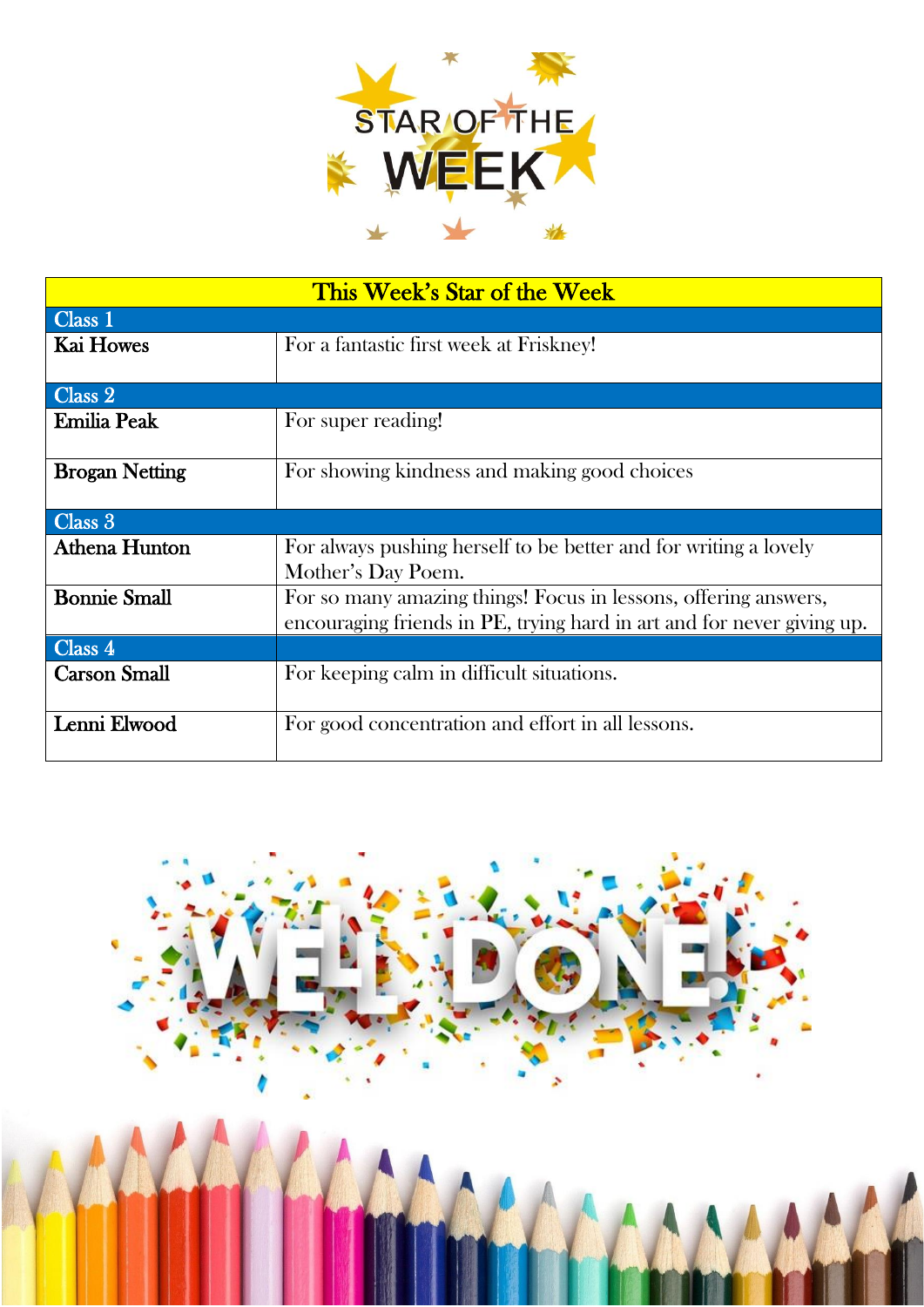

| Class 1 | 90.7%  |
|---------|--------|
| Class 2 | 100%   |
| Class 3 | 92.44% |
| Class 4 | 96.74% |

Well done to Class 2 this week for having the best attendance, keep up the good work!

 $\overline{a}$ 



Just a reminder, could we please ensure that all school meals are booked via Parent Pay by Wednesday night each week.

Reminder

Please don't forget that if you require before or after school care, we do run a breakfast club from 07:45am – 08:30am for a cost of £3 and an after-school club which runs from 3:00pm – 4:15pm at a cost of £5.

Both can be booked via Parent Pay, if you would like any more information about either of these, please feel free to contact the school office.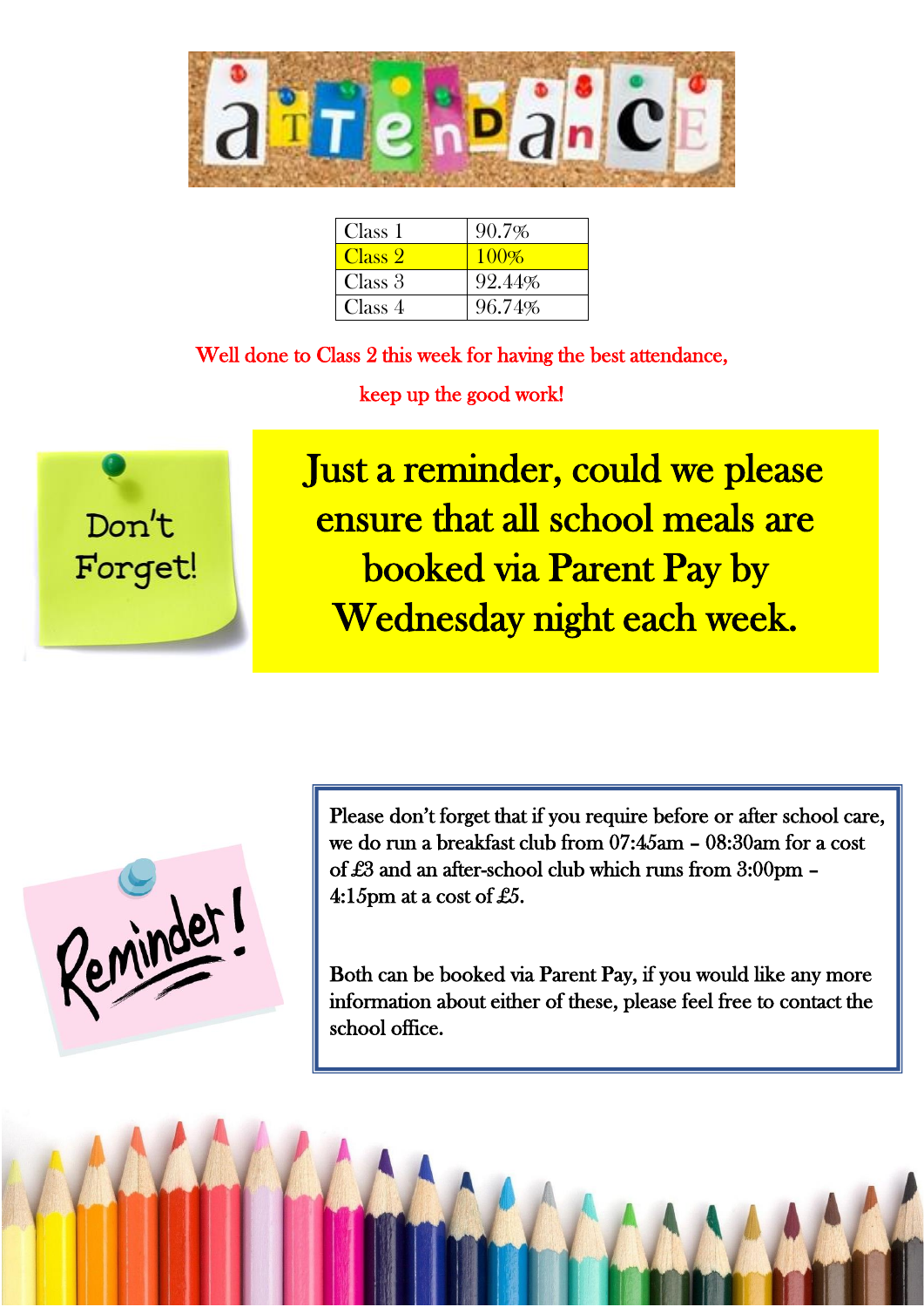### Our wonderful Queen Portrait winners



'We were lucky enough to have been approached by the Rotary club to help create a book to send to the Queen in celebration of her jubilee. Class one and two created portraits of the Queen to go into the book.

The winning entry from each class were awarded with a jubilee mug and an Easter egg. A huge thank you to the rotary for organising and supplying prizes.

Well done to the children for some wonderful portraits; I am sure the Queen will love them!'